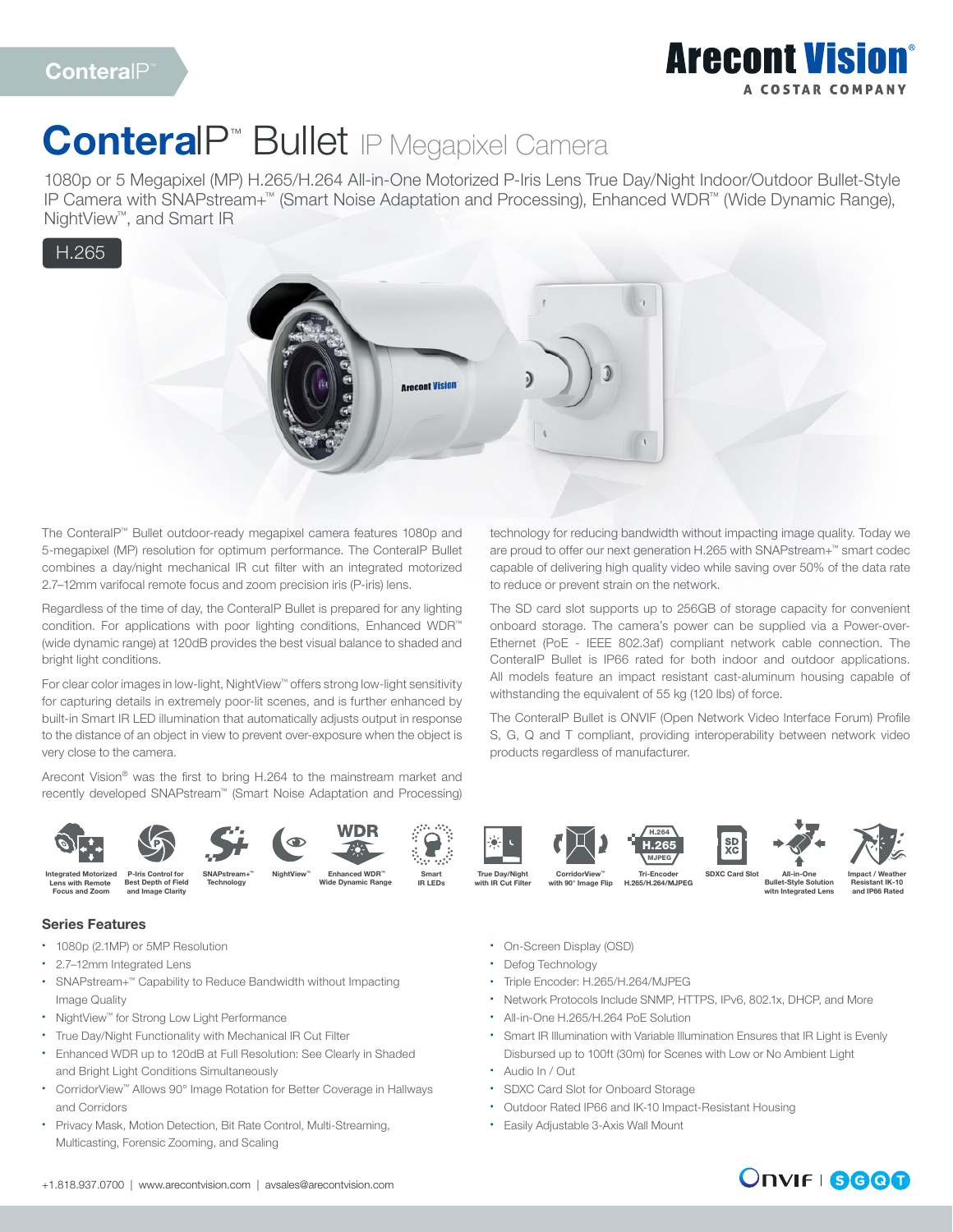## ConteralP<sup>™</sup> Bullet IP Megapixel Camera Specifications

#### Camera Imaging Specifications

| Model                                          |                  | AV02CLB-100                                                                   | <b>AV05CLB-100</b>                                       |  |
|------------------------------------------------|------------------|-------------------------------------------------------------------------------|----------------------------------------------------------|--|
| <b>Image Sensor</b>                            |                  | 1080p (2.1MP) CMOS Progressive Sensor                                         | 5MP CMOS Progressive Sensor                              |  |
| <b>Optical Format</b>                          |                  | 1/2.8"                                                                        | 1/2.9"                                                   |  |
| <b>Minimum</b>                                 | Color (Day Mode) | 0.05 Lux                                                                      | $0.1$ Lux                                                |  |
| <b>Illumination</b>                            | B/W (Night Mode) | 0.005 Lux                                                                     | 0.01 Lux                                                 |  |
| <b>Full FOV Resolution</b>                     |                  | 1920 H x 1080 V<br>2592 H x 1944 V                                            |                                                          |  |
| <b>Scaling</b> (See Scaling Resolutions Below) |                  | Yes<br>Yes                                                                    |                                                          |  |
| <b>IR Illumination</b>                         |                  | Yes<br>Yes                                                                    |                                                          |  |
| <b>Dynamic Range</b>                           |                  | 120dB<br>120dB                                                                |                                                          |  |
| Frame Rates*                                   | Single Stream    | Up to 30fps (1080p)                                                           | Up to 30fps $(5MP)^{**}$                                 |  |
|                                                | Multi-Stream     | Up to 30fps (1080p) + 20fps (1080p)                                           | Up to 15fps $(5MP)^{**}$ + 10fps $(5MP)^{**}$            |  |
|                                                |                  | Up to 30fps $(1080p) + 30fps (720p) + 30fps (VGA)$                            | Up to 30fps (1080p)** + 30fps (720p)** + 30fps (VGA)**   |  |
| Lens                                           | Fixed Iris       | 2.7–12mm, F1.3, H-FOV = $32^{\circ}$ –108°, V-FOV = $18^{\circ}$ –57°, P-Iris | 2.7-12mm, F1.3, H-FOV = 24°-81°, V-FOV = 18°-57°, P-Iris |  |

#### Programmability

| Optics                               |       | Remote focus/zoom, P-iris lens                                                    |  |
|--------------------------------------|-------|-----------------------------------------------------------------------------------|--|
| <b>Low-Light Performance</b>         |       | NightView <sup>™</sup> technology                                                 |  |
|                                      |       | Smart IR                                                                          |  |
| Programmable<br><b>Shutter Speed</b> |       | Auto/manual $0.1$ ms ~ 500ms                                                      |  |
| <b>Motion Detection</b>              |       | Real-time, 1024 detection zones                                                   |  |
| <b>Privacy Masking</b>               |       | Unlimited                                                                         |  |
| <b>Backlight Compensation</b>        |       | Auto                                                                              |  |
| <b>White Balance Mode</b>            |       | Auto/manual                                                                       |  |
| <b>Gain Control</b>                  |       | Auto                                                                              |  |
| Flicker Control*                     |       | 5Hz-255Hz adjustable                                                              |  |
| <b>Image Rotation</b>                |       | CorridorView <sup>™</sup> (90°, 180°, and 270° image rotation) + mirror           |  |
| <b>Scaling</b>                       | 1080p | 1920x1080, 1280x720, 960x540, 640x480, 640x360, 320x240                           |  |
|                                      | 5MP   | 2592x1944, 2048x1536, 1920x1080, 1296x972, 1280x720,<br>640x480, 640x360, 320x240 |  |
| <b>Wide Dynamic Range</b>            |       | Adjustment between WDR and LDR modes                                              |  |
| Efficiency                           |       | SNAPstream+™ (Smart Noise Adaptation and Processing)                              |  |
|                                      |       | Bit rate and bandwidth limitation control                                         |  |
| Defog                                |       | Supported                                                                         |  |
| <b>Miscellaneous</b>                 |       | Programmable brightness, contrast, sharpness, saturation, hue                     |  |
|                                      |       | Electronic pan, tilt, zoom (PTZ)                                                  |  |
| Password                             |       | 16-digit ASCII character password                                                 |  |
| On-Screen Display (OSD)              |       | Time/date/camera name/custom text                                                 |  |

#### Data Transmission

| <b>Compression Type</b>       | H.265/H.264 (MPEG-4, Part 10)/Motion JPEG                                                                               |  |
|-------------------------------|-------------------------------------------------------------------------------------------------------------------------|--|
| <b>Bit Rate Control</b>       | 64K-8000K                                                                                                               |  |
| <b>Smart Codec</b>            | Smart GOP/Smart ROI                                                                                                     |  |
| <b>Transmission Protocols</b> | SNMP, HTTP, HTTPS, IPv6, IPv4, SSL, TCP/IP, UPnP, UDP, RTCP,<br>RTSP, RTP, SMTP, NTP, DHCP, FTP, 802.1x, Zero Configure |  |
|                               | 10/100Base-T Ethernet network interface, RJ45                                                                           |  |
| Multi-Streaming               | 2 x H.265/H.264 stream, 1 x M-JPEG stream                                                                               |  |
| <b>Users</b>                  | Live viewing/Administrator for up to 10 clients                                                                         |  |

\* 30 frames per second (FPS) maximum with H.264 and H.265 compression at 60 hertz (Hz), up to 25fps maximum at 50Hz

\*\* Max FPS with Enhanced WDR™ turned on will be up to 50% of listed FPS

### Event Management

| <b>Event Trigger</b>     | Motion detection, tampering detection, alarm in                   |
|--------------------------|-------------------------------------------------------------------|
| <b>Notifications</b>     | Send/record message via e-mail/FTP/NAS/SD card, record<br>JPG/mp4 |
| Compliance               |                                                                   |
| <b>Industry Standard</b> | ONVIF Profile S, G, Q, T conformant                               |
| Listings                 | UL (CB) UL60950-1, E489591                                        |

| Listings              | UL (CB) UL60950-1, E489591                                         |
|-----------------------|--------------------------------------------------------------------|
| <b>FCC Compliance</b> | 47 CFR 15 Class A                                                  |
| Environmental         | RoHS, REACH, WEEE                                                  |
| <b>Markings</b>       | CE: EN55032 Class A. EN55024. EN61000-3-2. EN61000-3-3.<br>EN60950 |
| Mechanical            | IK-10 (EN62262), IP66 (EN60529)                                    |

#### Environmental

| <b>Operating Temperature</b> | -20°C (-4°F) to +50°C (122°F)  |
|------------------------------|--------------------------------|
| <b>Humidity</b>              | 0% to 90% (non-condensing)     |
| <b>Storage Temperature</b>   | -40°C (-40°F) to +60°C (140°F) |

#### General Electrical

| <b>Alarm Input/Output</b>  | 1 input (wet contact)/1 output (wet contact) |                                                    |  |
|----------------------------|----------------------------------------------|----------------------------------------------------|--|
| <b>Power Over Ethernet</b> | PoE IEEE 802.3af, Class 3                    |                                                    |  |
|                            |                                              | Total PoE solution (no external power requirement) |  |
| <b>Auxiliary Power</b>     | 12-48V DC, 24V AC                            |                                                    |  |
| <b>Power Consumption</b>   | 1080 <sub>p</sub>                            | 8.7W PoE max                                       |  |
|                            | 5MP                                          | 8.9W PoE max                                       |  |

#### IR Illuminator

| <b>LEDs</b>                | 48pcs, Smart IR |
|----------------------------|-----------------|
| <b>Projection Distance</b> | 100ft (30m) max |

#### Audio Electrical

| Streaming    | Two-way               |
|--------------|-----------------------|
| Compression  | G.711 PCM 8 kHz       |
| Input/Output | Line in / Line output |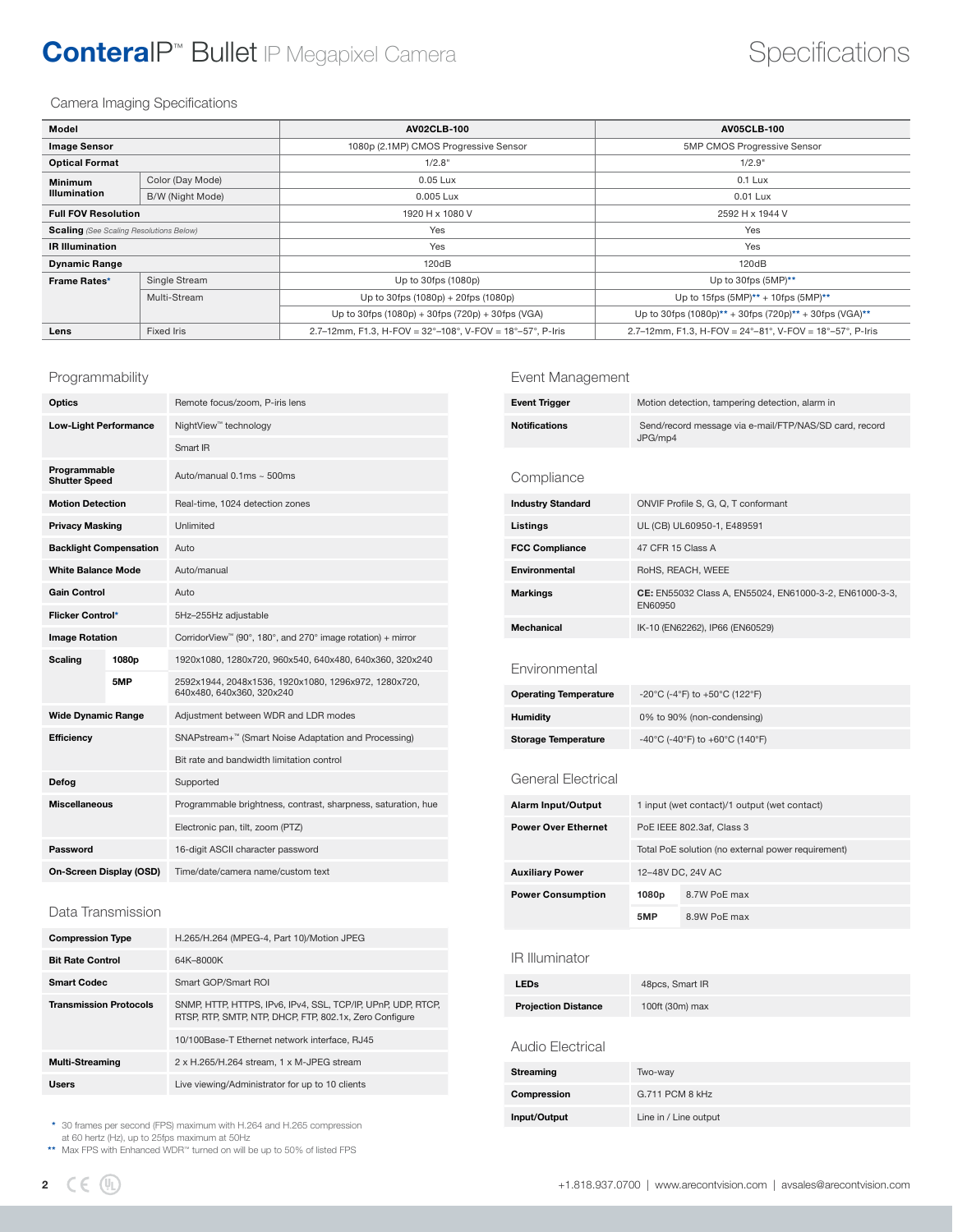## ConteraIP Specifications ™ Bullet IP Megapixel Camera

#### Mechanical

| Casing                  | Die-cast aluminum cylindrical (bullet-style) housing             |                                                  |  |
|-------------------------|------------------------------------------------------------------|--------------------------------------------------|--|
|                         | IP66 weather proof standard                                      |                                                  |  |
|                         | Impact resistant, IK-10 rated                                    |                                                  |  |
| <b>Mount</b>            | Easily adjustable 3-axis with 360° pan, 90° tilt and 360° z-axis |                                                  |  |
| <b>Dimensions</b>       | Unit                                                             | 4.7" H (119mm) x 4.7" W (119mm) x 9.3" D (236mm) |  |
| (See Dimensions)        | Packaged                                                         | 5.6" H (142mm) x 5.6" W (142mm) x 11" L (280mm)  |  |
| Weight                  | Unit                                                             | 2.72lbs (1.23kg)                                 |  |
|                         | Packaged                                                         | 3.31lbs (1.5kg)                                  |  |
| <b>On Board Storage</b> | SDXC slot up to 256GB (card not included)                        |                                                  |  |
| <b>Body Color</b>       | Arecont Vision <sup>®</sup> White (Pantone P179-1C)              |                                                  |  |

#### Dimensions